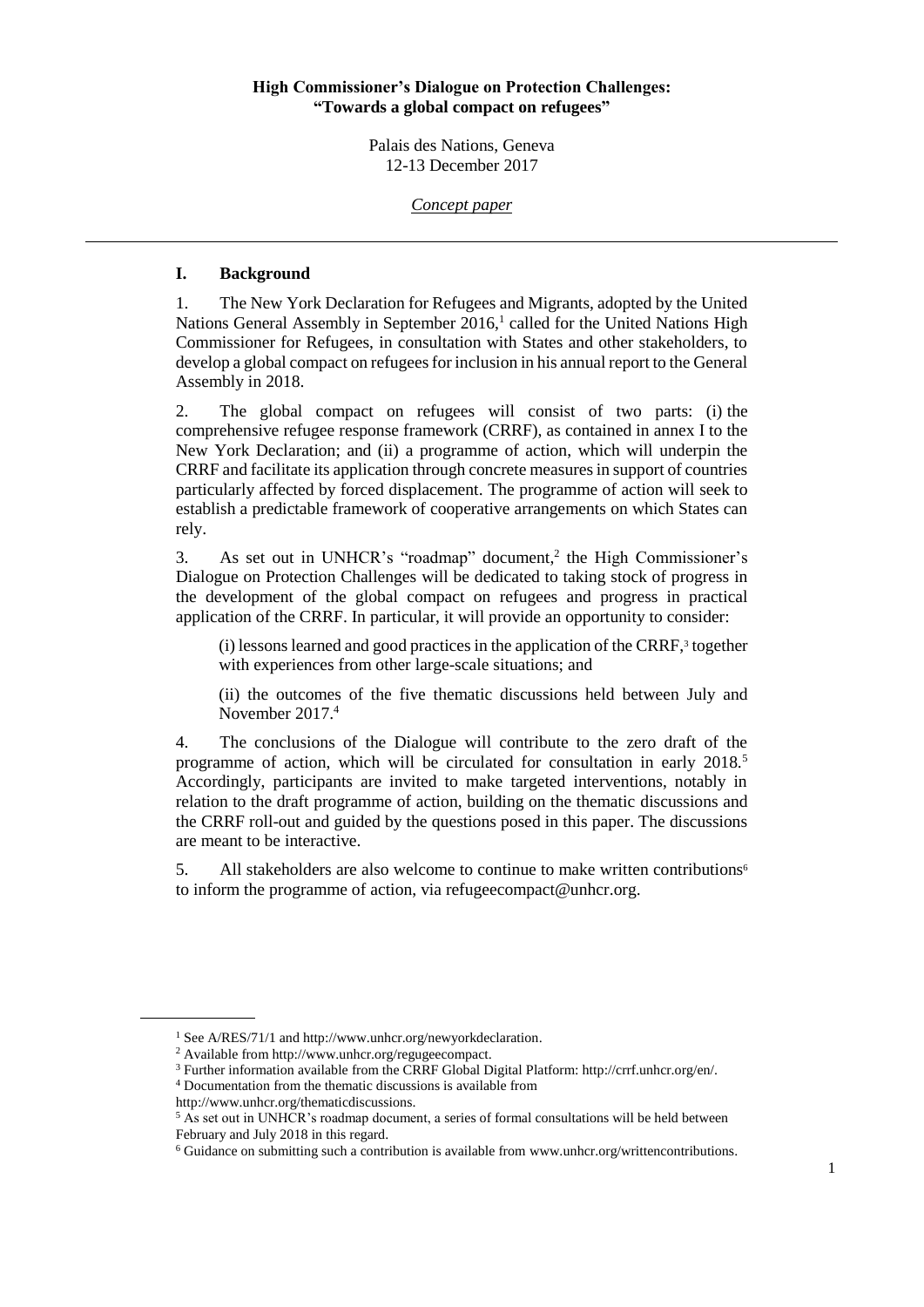# **II. Structure of the High Commissioner's Dialogue**

6. The Dialogue will consist of several work streams. In the **opening plenary** (12 December, 9:30-12:30) the High Commissioner will outline progress to date. A panel of stakeholders, representing the "whole-of-society" approach endorsed in the New York Declaration, will then set the tone and challenges for the discussion.

7. Following the opening plenary, a **special session** will consider lessons learned and good practices in applying the CRRF (12 December, 13:00-14:45). Participants are invited to refer to the "Progress report: practical application of the comprehensive refugee response framework", <sup>7</sup> which will inform the interactive discussion in this session.

8. There will then be **six thematic sessions** (12 December, 15:00-18:00, and 13 December, 10:15-13:00). Their purpose is to provide an opportunity to reflect on and refine suggested content for the programme of action. A series of questions to guide these discussions is provided in section III below.

9. The thematic sessions will be complemented by **roundtables**, which will consider several elements of the programme of action in more detail: namely, gender: strengthening responses; education: no one left behind; and support to host countries: mobilizing additional finances. There will also be a side event on operational stocktaking of the CRRF by international non-governmental organizations.

10. The Dialogue will conclude in **plenary**, with summaries by the co-chairs of the six thematic sessions, followed by concluding remarks by the High Commissioner.

# **III. Guidance for the Dialogue's thematic sessions**

11. As indicated above, the Dialogue's thematic sessions will provide an opportunity to further consider and refine possible components of the programme of action. The discussions will be based on the suggestions made in the concept papers for the October and November thematic discussions, together with the summary conclusions from all five thematic discussions,<sup>8</sup> and the CRRF progress report. A number of questions to guide consideration of the various proposals are set out below.

### *Session one: reception and admission (12 December, 15:00-18:00)*

12. This session will focus on suggestions for the programme of action to underpin implementation of pillar one of the CRRF ("reception and admission"). Further consideration and discussion is particularly welcome on the following proposals: 9

- **A global refugee response group or platform** put forward in thematic discussion one on 10 July and subsequently discussed at thematic discussion two on 17 October: what could be the role and scope of this group or platform? Which actors could be included? How could duplication with existing mechanisms be avoided? How could such a group or platform best be deployed to strengthen responses and make them both more predictable and more equitable?
- **Solidarity conferences**: how could such conferences best be deployed to mobilize funding and other resources, and ensure sustained international

<sup>7</sup> This will be available via http://www.unhcr.org/high-commissioners-dialogue-on-protectionchallenges-2017.html.

<sup>8</sup> Documentation available from [http://www.unhcr.org/thematicdiscussions.](http://www.unhcr.org/thematicdiscussions-for-the-global-compact-on-refugees.html.)

<sup>&</sup>lt;sup>9</sup> As set out in the concept note for thematic discussion two, read together with the summary conclusions, available from [http://www.unhcr.org/thematicdiscussions.](http://www.unhcr.org/thematicdiscussions-for-the-global-compact-on-refugees.html.)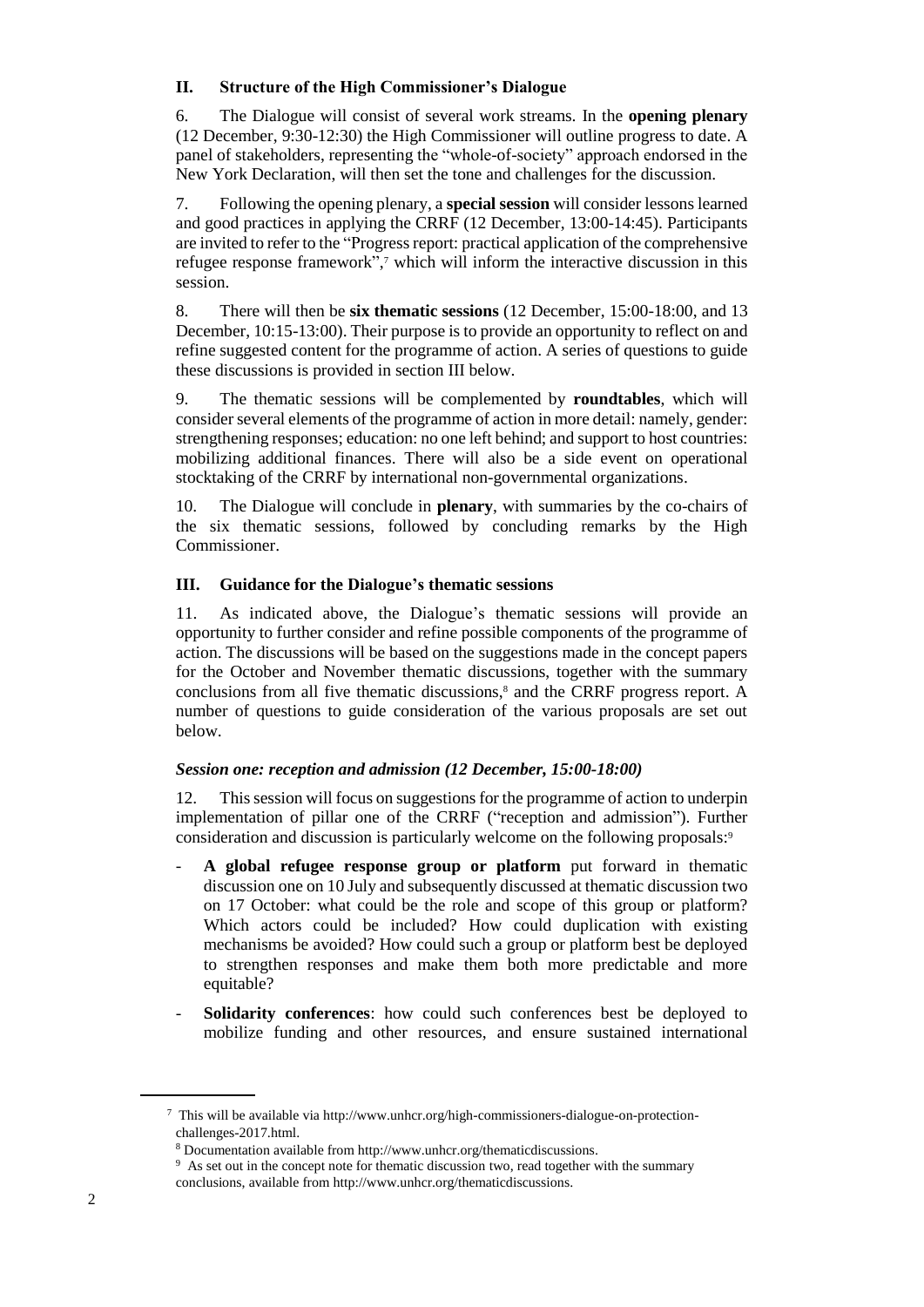attention to the needs of refugees and host communities? What follow-up mechanisms could be envisaged?

- **Security of refugees and host communities**: what support could be mobilized and coordinated to address security challenges? What are some of the concrete actions that could be reflected in the programme of action? Which actors could be involved?
- **Collaboration on registration, documentation and vital statistics systems**: what mechanisms could be useful to ensure better registration, documentation and biometrics systems? How could coordination between relevant actors be facilitated, taking into account the need to respect data protection principles? Are there ways to overcome practical challenges, such as non-interoperability of IT systems?
- Specific needs: how could more predictable support be provided for the identification and referral of those with specific needs arriving as part of largescale movements? Which actors could be involved? What concrete measures could be put in place for particular groups (including children, victims of trafficking, persons with disabilities, older people, women at risk)?
- An **asylum capacity support group**: what could be the role of such a group, its modalities and relevant participation? What different contributions could be provided e.g. expertise – including through standby or "State-to-State" twinning arrangements, technical support, funding?

### *Session two: meeting needs and supporting communities (12 December, 15:00- 18:00)*

13. This session will focus on suggestions for the programme of action to support implementation of pillars two and three of the CRRF ("meeting needs and supporting communities"). Further feedback and discussion is particularly welcome on the following proposals: 10

- **Mobilizing more resources**: how can multilateral and bilateral development donors be engaged from the outset of large-scale refugee displacement? What support can be provided to government-led planning and coordination arrangements to ensure an inclusive approach? How do we improve capacities to map, identify and analyse the principal socio-economic shocks and impact of refugee displacement on local economies? How can capabilities to generate comprehensive data and analysis of the socio-economic circumstances of, and opportunities for, refugee and local communities be supported? What publicprivate partnerships, including possible new institutional arrangements and financial instruments, could be established to enable greater opportunities for private sector investment in displacement situations? What exceptional measures could be activated, beyond development assistance, if macroeconomic indicators and national development trajectories are jeopardized by the scale and impact of refugee displacement?
- **Humanitarian assistance**: how can delivery of humanitarian assistance through local systems be facilitated? How can innovative approaches be scaled-up and systematized? What consultative processes are best to ensure refugees and local communities assess their own needs and are involved in planning and decisionmaking? Are there any other implications stemming from the "grand bargain" commitments that could be included in the programme of action?

 $10$  As set out in the concept note for thematic discussion two, read together with the summary conclusions for thematic discussion two, available from [http://www.unhcr.org/thematicdiscussions.](http://www.unhcr.org/thematicdiscussions-for-the-global-compact-on-refugees.html.)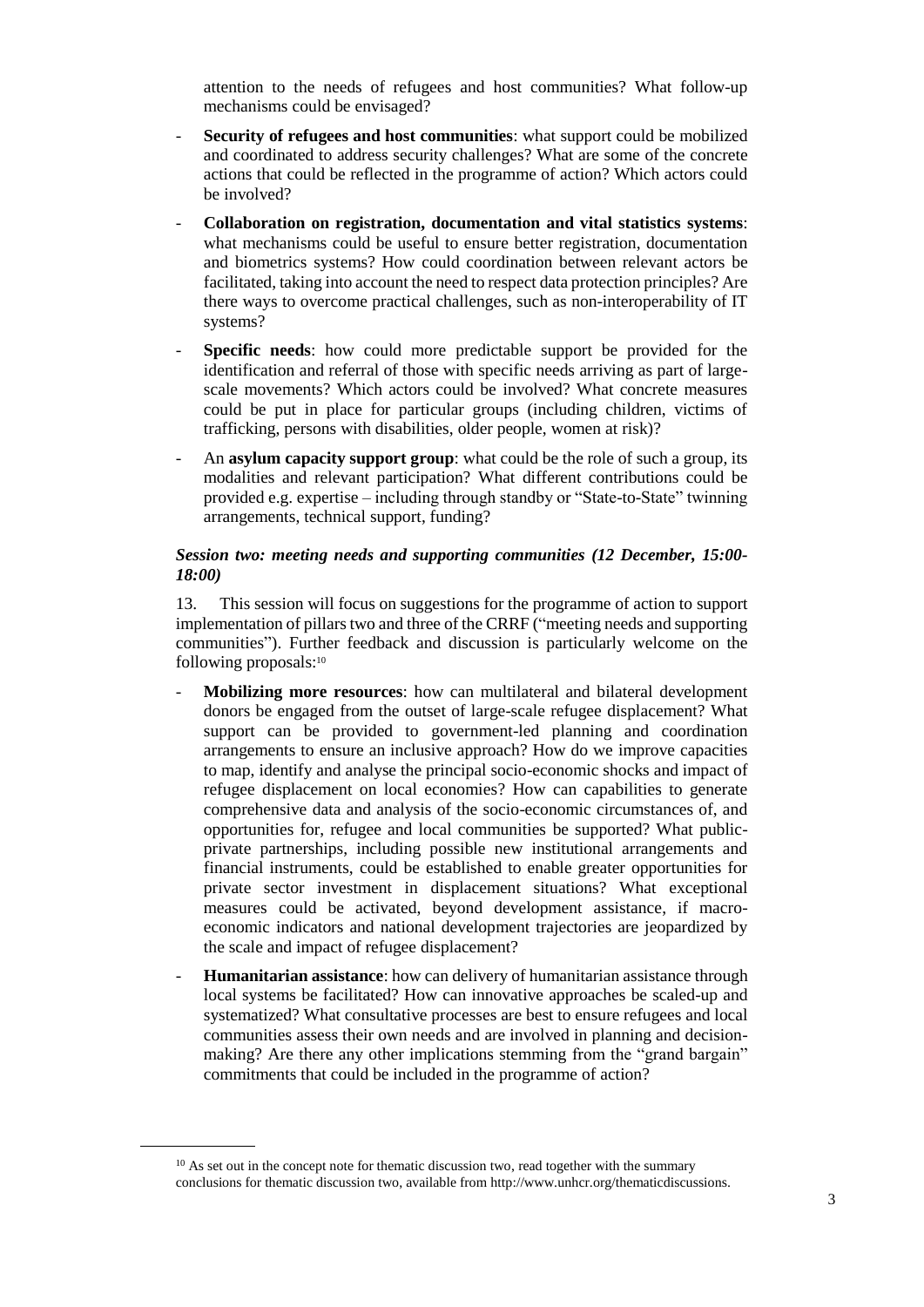- **Education**: what concrete support is needed to strengthen and expand national education systems at the onset of an emergency, and over the medium-term? Which actors could be involved? What are some good tools or models that could form a basis on which to build? How could programming build on sustainable development goal 4 (ensure inclusive and quality education for all and promote lifelong learning)?
- **Health**: what concrete support is needed to strengthen and expand national health systems? Which actors could be involved? How could programming build on sustainable development goal 3 (ensure healthy lives and promote well-being for all at all ages)?
- **Energy and environment:** what measures can be taken to prevent or address environmental degradation near refugee hosting areas? What measures are needed to ensure sustainable energy sources and waste management strategies, benefiting refugees and host communities alike? What role for consultative processes with refugees and host communities?
- Livelihoods: which actors could be involved in efforts to strengthen economic opportunities for refugees and members of local communities? What structural analysis of and support for the local labour market is needed to ensure livelihoods and self-reliance? How can refugee access to financial products and services be better promoted? Which actors could be involved?

# *Session three: measures to be taken in pursuit of solutions (12 December, 15:00- 18:00)*

14. This session will focus on suggestions for the programme of action to support implementation of pillar four of the CRRF ("measures to be taken in pursuit of solutions"). Feedback and discussion is particularly welcome on the following proposals:<sup>11</sup>

- **Voluntary repatriation**: what actions can the international community undertake to enable conditions for voluntary and sustainable return? Which actors could be involved? What technical, financial or expert support is needed to build institutional readiness in countries of origin, and to ensure participation of refugees and returnees in this process? What ways of mobilizing support and funding could be recommended?
- **Resettlement**: what concrete measures could be outlined in the programme of action in order to expand resettlement opportunities? What support can be provided for new and emerging resettlement countries, including twinning arrangements or technical assistance? What could be the role of a resettlement core group in particular large-scale situations? What role for multiyear pledging processes?
- **Complementary pathways**: are there any concrete measures that could be outlined in the programme of action, in terms of expanding and strengthening complementary pathways? What steps are needed to facilitate access to such pathways? Which actors can be involved?
- Local solutions: what additional support can be provided to countries engaged in offering local solutions as part of comprehensive solutions strategies (technical, financial, capacity)? How can programming for the sustainable development goals be fully maximized? Where appropriate, is there a role for

 $11$  As set out in the concept note for thematic discussion four, read together with the summary conclusions, available from [http://www.unhcr.org/thematicdiscussions.](http://www.unhcr.org/thematicdiscussions-for-the-global-compact-on-refugees.html.)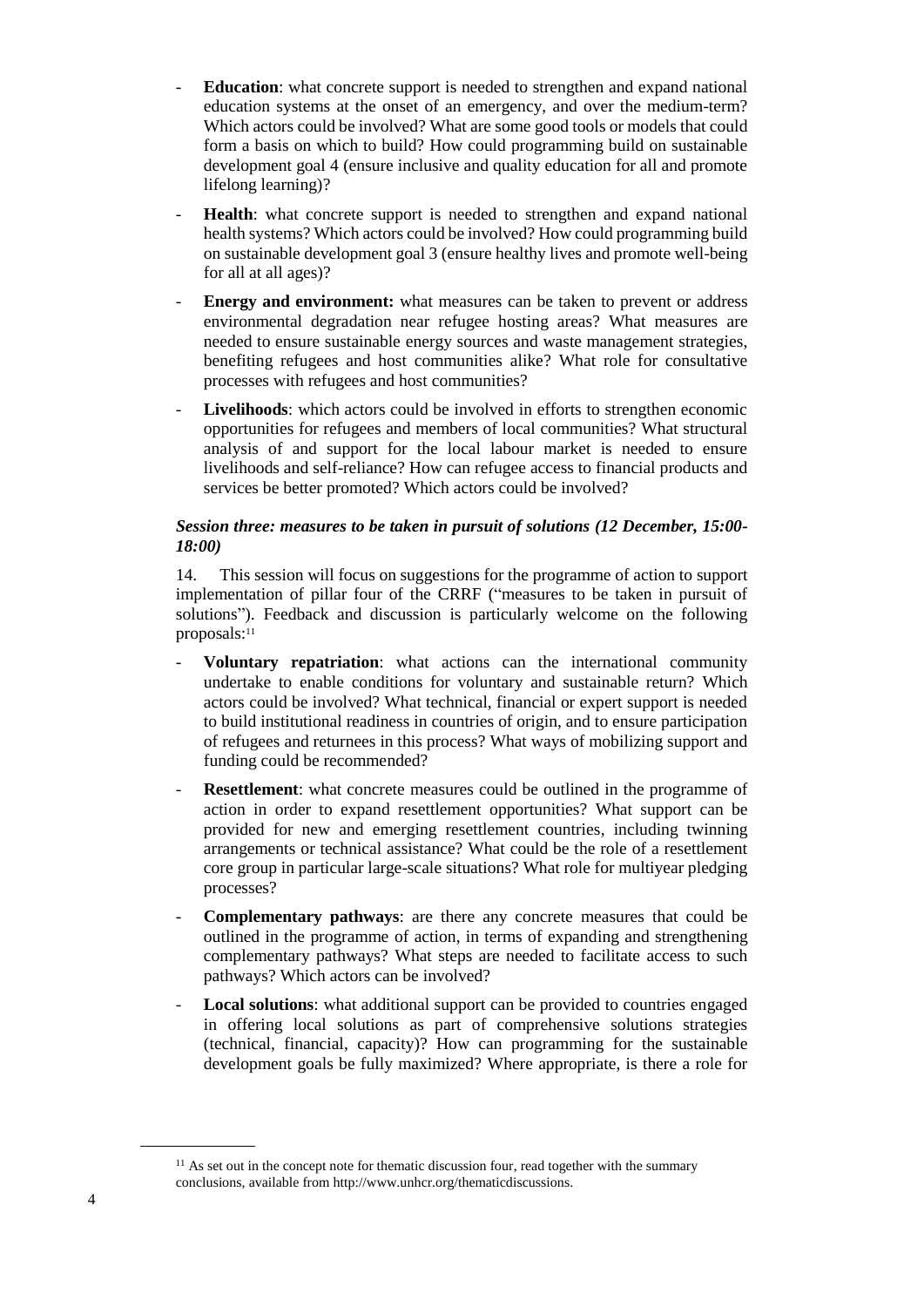regional frameworks to complement national laws in offering pathways to permanent residence or citizenship?

# *Session four: contemporary protection challenges (13 December, 10:15-13:00)*

15. This session will provide an opportunity to refine suggestions for the programme of action with respect to the following overarching themes:<sup>12</sup>

- **Child protection**: what specific actions are needed to assist unaccompanied and separated children in large-scale refugee situations? Which actors could be involved? How can inclusion of children at risk in national child protection systems be supported by the international community?
- Statelessness: what practical support can be provided to facilitate birth registration among refugees and other displaced populations? Which actors could be involved? Could the programme of action also usefully refer to the need to review nationality laws and practices to identify gaps that could lead to statelessness?
- **Climate change and disaster displacement**: how could the programme of action link to existing platforms and commitments, including the Platform on Disaster Displacement? What international support can be provided to countries to address climate change and environmental degradation, in order to prevent secondary displacement or facilitate safe return? What concrete actions could be recommended to alleviate the effects of climate change, environmental degradation and disasters as root causes or threat multipliers of displacement?
- **Refugee representation and inclusion**: how can the programme of action support the active involvement of refugees in all areas of preparedness, response and solutions? What support for refugee-led organizations, community networks and social media can be endorsed? How can the programme of action promote refugee participation and contributions in key fora and institutions?
- The role of women and girls: how can the programme of action institutionalize leadership and participation by women? Are there specific areas where concrete language and commitments could be included (e.g. livelihoods, registration, peace processes and voluntary repatriation)?
- Preventing and responding to sexual and gender-based violence: how can appropriate measures be mainstreamed throughout the programme of action (e.g. support for reception arrangements, energy and environmental issues, asylum capacity support group, registration)? Concrete language and actionable commitments would be welcome.
- Data: further to the World Bank-UNHCR joint data centre, what additional actions could be endorsed in the programme of action to facilitate the collection of reliable, disaggregated data in forced displacement settings?

### *Session five: complementarity between the global compact on refugees and the global compact for safe, orderly and regular migration (13 December, 10:15- 13:00)*

16. This session will focus on ways to ensure coherence with the global compact on safe, orderly and regular migration.

17. The processes leading to the development of the migration and refugee compacts are separate and distinct, but complementary. The adoption of the global compact on migration has the potential to have a positive impact on upholding the

 $12$  As set out in the concept notes for thematic discussions three and five, read together with the relevant summary conclusions, available from [http://www.unhcr.org/thematicdiscussions.](http://www.unhcr.org/thematicdiscussions-for-the-global-compact-on-refugees.html.)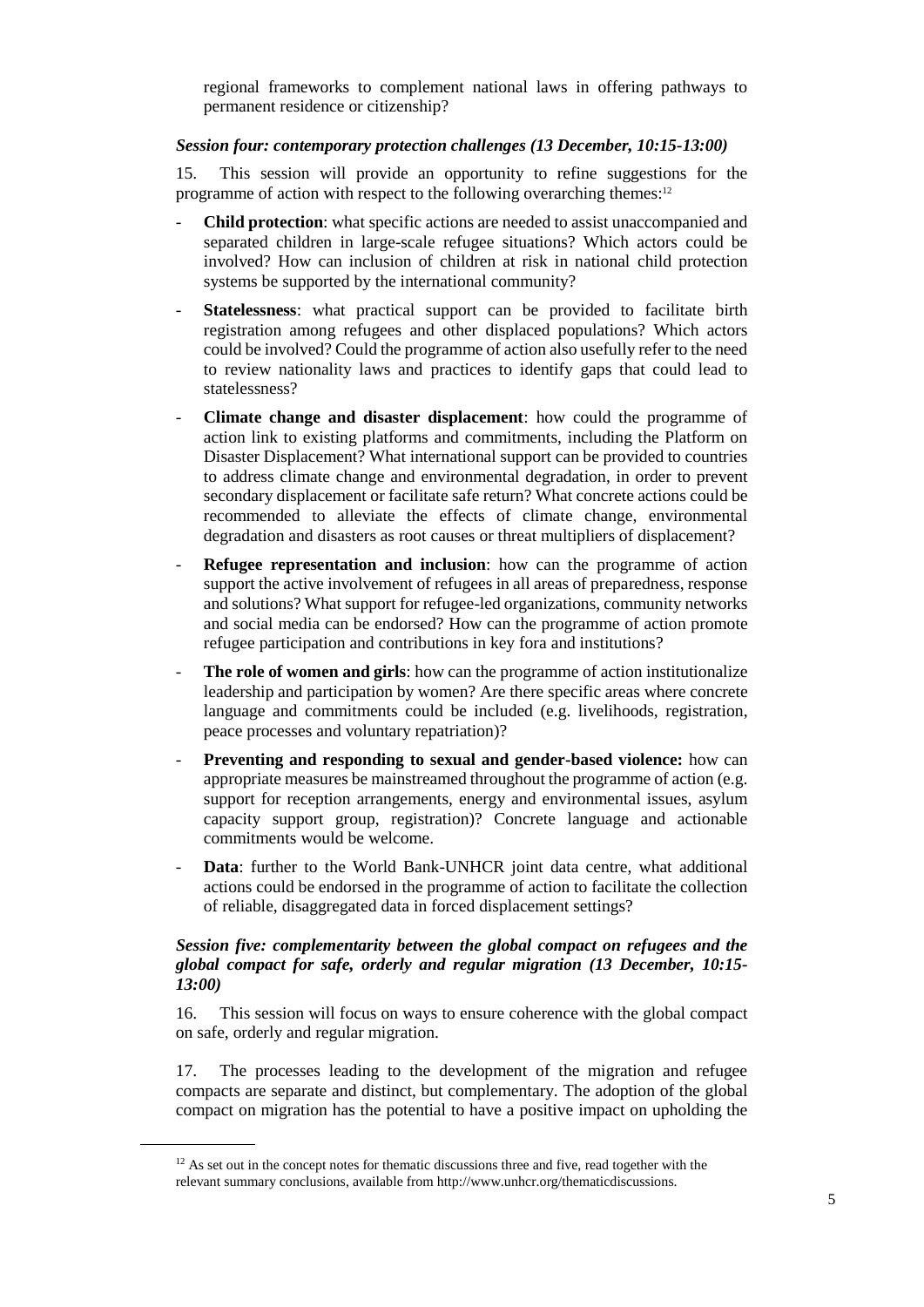human rights of migrants, providing coherence and order to the management of international migration, and paving the way for an improved system of global migration governance. This, in turn, could have benefits for the international protection regime: not least, given the common risks that many migrants and refugees share when travelling as part of irregular movements, as well as the effect a well-managed migration system can have on the functioning of national asylum systems.

18. Against this background, participants are invited to consider the areas of potential complementarity between the two compacts. This could include the impact of the expansion of regular migration pathways – which could reduce the need for those in irregular status to seek to make use of asylum systems in countries of destination to secure a stable legal status, despite not having international protection needs. Other potential areas of complementarity are efforts to uphold the human rights of all foreign nationals, both refugees and migrants, including by addressing xenophobia, racism and discrimination, and exploring alternatives to detention; reception arrangements; and measures to address specific needs (including those of children, persons with disabilities and victims of trafficking).

# *Session six: strengthening burden- and responsibility-sharing (13 December, 10:15-13.00)*

19. This session will provide an opportunity to take stock of the overarching goal of the programme of action, to ensure more equitable and predictable burden- and responsibility-sharing with host countries and communities. Feedback and discussion on the following issues would be particularly welcome: 13

- Lessons learned from past and current approaches: thematic discussion one identified a number of lessons and good practices from existing arrangements. Do the elements of the programme of action identified so far align with past experience? In particular, how can we ensure both more predictability in the international community's support to host countries, while retaining flexibility to tailor arrangements to the particular circumstances? How can the different roles and contributions made by various stakeholders be taken into account?
- **Whole-of-society approaches**: how can the various stakeholders identified in the New York Declaration broaden the base of support? Further reflections on the role of cities, districts and local authorities (potentially through a global network of solidarity), refugee-led organizations, a refugee academic alliance, and the private sector (potentially through a global platform for businesses) are welcome.
- **Early warning and prevention**: how can the programme of action build on the United Nations Secretary-General's reform agenda through concrete and targeted actions? What scope is there for humanitarian and human rights actors to enhance collaboration with development, peacebuilding and financial institutions in terms of early warning and prevention? What measures could be considered in terms of coordinated programming on rule of law or security sector reforms and the proliferation of small arms and explosive weapons?
- **Role of regional bodies and institutions**: past and current burden- and responsibility-sharing arrangements and experience in roll-out of the CRRF have demonstrated the critical role of regional approaches and institutions. Regional and sub-regional organizations, as well as regional economic commissions, can play a variety of roles in convening and supporting regional responses and facilitating regional exchange and support, including towards solutions. How

<sup>&</sup>lt;sup>13</sup> See, in particular, the concept notes for thematic discussion one and five, read together with the relevant summary conclusions, available from [http://www.unhcr.org/thematicdiscussions.](http://www.unhcr.org/thematicdiscussions-for-the-global-compact-on-refugees.html.)